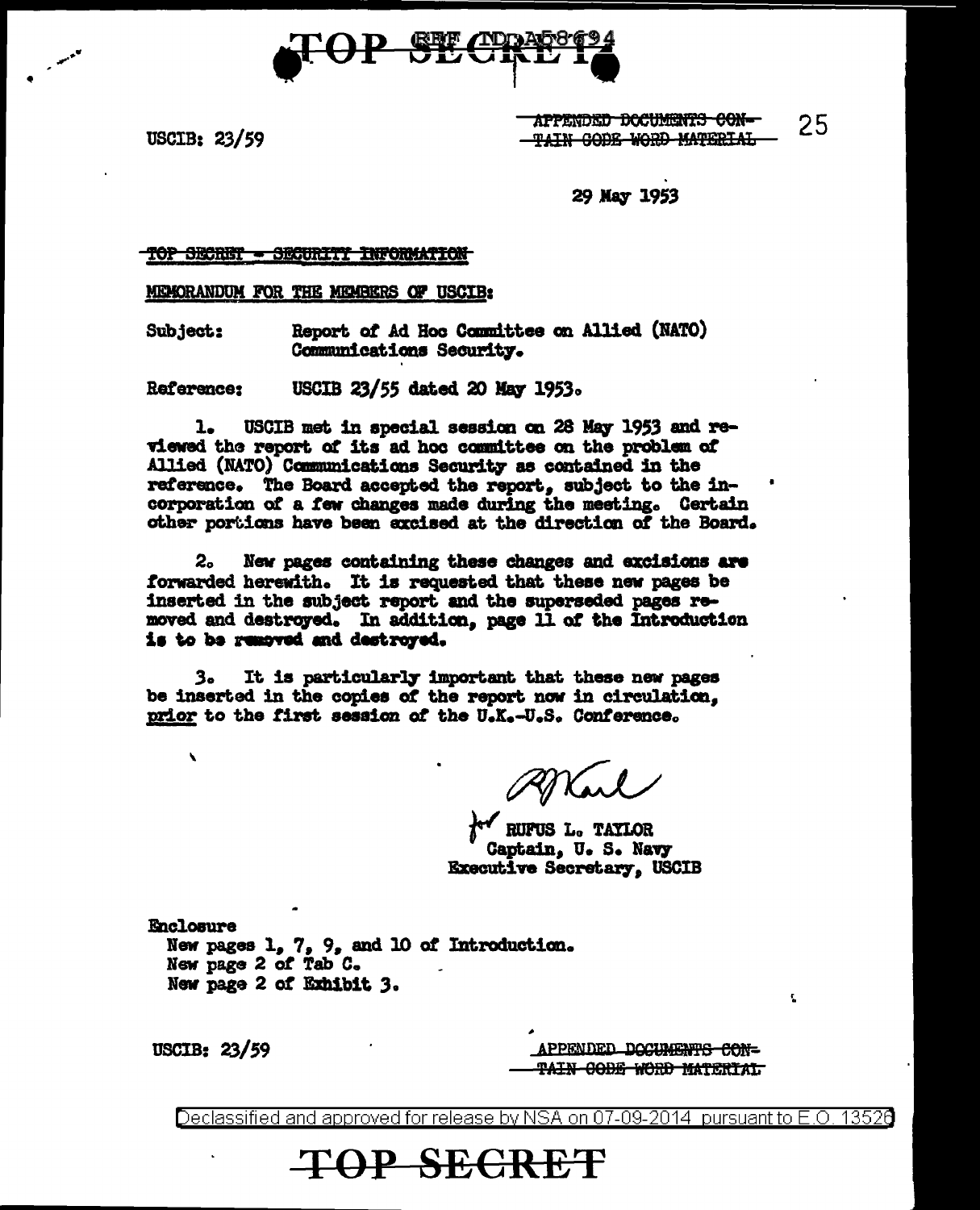$23 - 134$ 

#### ID: A58694  $REF$ <del>HET SECURITI INFORMATION CAN</del>

## 18 May 1953

# REPORT OF AD HOC COMMITTEE ON EXAMINATION OF TELECOMMUNICATIONS OF NATO NATIONS

## PROBLEM:

To examine the available telecommunications traffic of NATO 1. mambers in order to measure (a) the incidents of violations of NATO communications security regulations; and (b) the extent of potential damage to US interests resulting from leakage of valuable information through weak national crypto-systems and poor communications security practices.

# SCOPE AND METHOD OF THE INVESTIGATION:

# $EO$  3.3(h)(2) PL 86-36/50 USC 3605

 $2.$ This Committee was established at the 82nd meeting of USCIB on 13 February 1953 to examine the problem of communications security violations by NATO members. The Committee filed a report dated 30 April 1953 which set forth certain findings pertaining to security

the period of this initial study, arrangements were made to hold a BRUSA conference on the entire problem of NATO communications security. With that fact in mind. USCIB decided at its S4th meeting on 8 May 1953 that this Committee should continue its investigation on broader lines which would include not only a consideration of security violations but also an effort to determine the extent of potential damage to US interests resulting from leakage of

TOP SECRET SEGURITY INFORMATION CANOE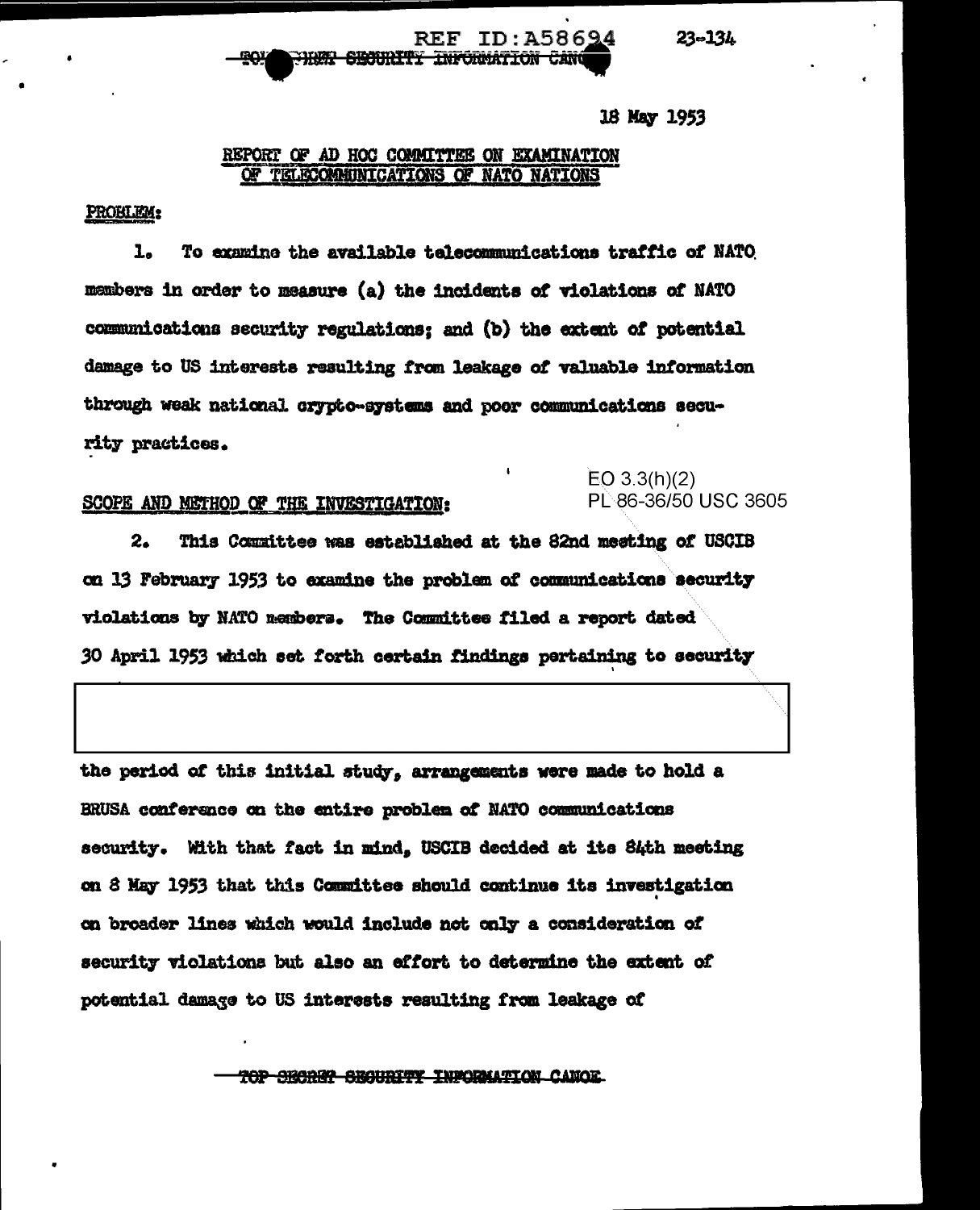TOP SECRET SECURITY INFORMATION CANOE

REF

ID:A58694

 $-7-$ 

appraise. especially in hindsight. The Committee has made every effort to be accurate as well as objective in examining this traffic but the number of examples found in this survey cannot be presented as an absolute figure. Nevertheless, when one takes into account the huge number of messages examined by all the evaluating agencies in the course of their normal operations during the test pariod chosen for this survey, and the intensive effort on the part of the representatives of these agencies meeting in committee to identify examples of information leakage injurious to US interests, it is evident that the leakage, insofar as quantity is concerned, is very small.

6. Despite the quantitative insignificance of the foregoing examples, the potential for damage which is inherent in the cryptographic weakness of some of the systems in use by NATO nations remains. This survey has brought out a reasonably comforting fact in the sense that few damaging examples were uncovered, but this must be balanced against the possibility that at any moment critically damaging information could appear in the same type of traffic. The latter aspect of the situation is covered in the section immediately following.

### TOP SECRET SECURITY INFORMATION CANOE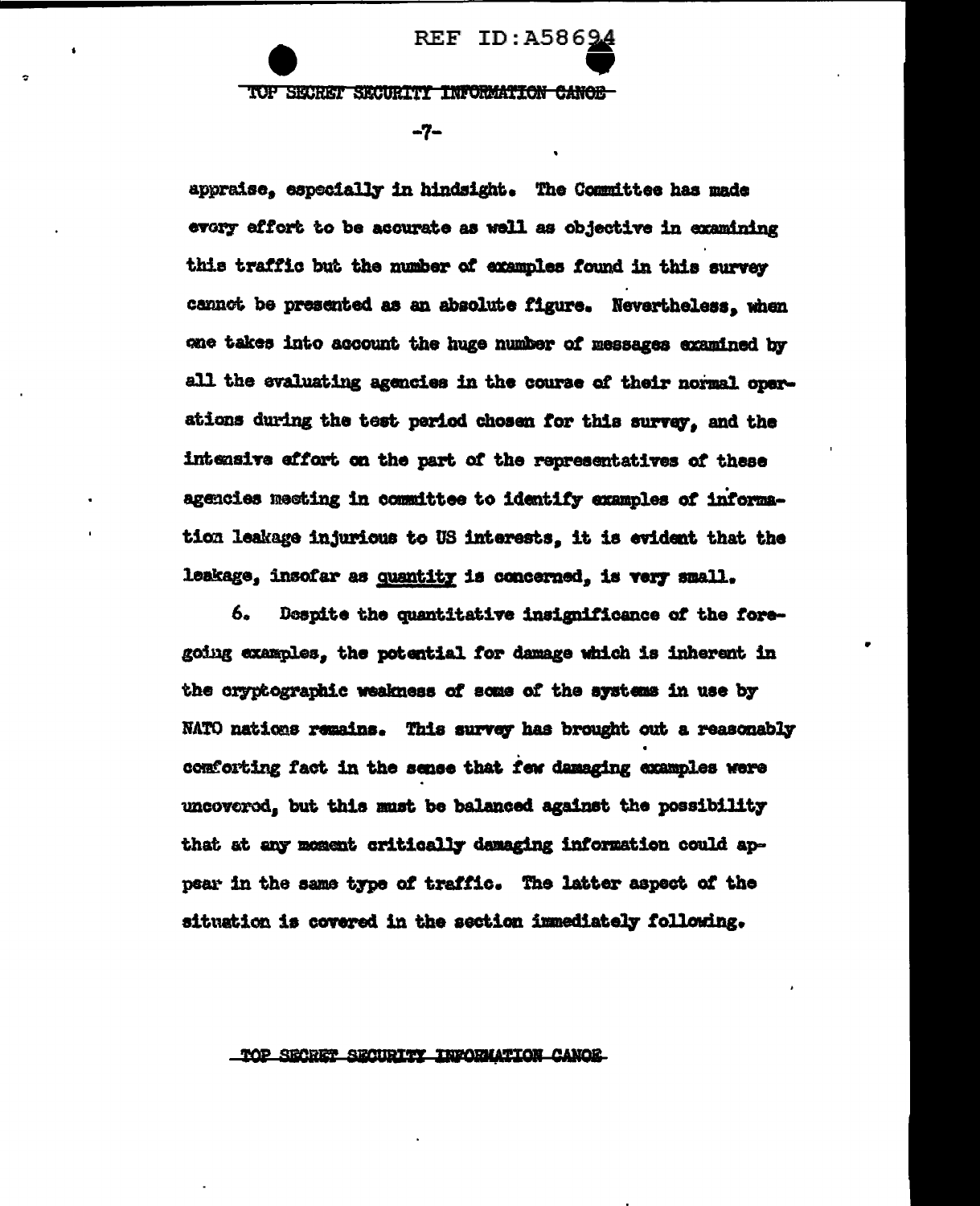REF ID:A586

# TOP SECRET SECURITY INFORMATION CANOE



7. An effort to improve national cryptographic and communications practices could reduce appreciably the total communications security problem under consideration and should be made prior to any affort to improve systems or to encourage the use of more complicated cryptographic equipment.

8. A substantial improvement in the general situation might result from the institution of a security demonstration among the NATO countries.

 $E_{\bullet}$ Other conclusions:

> As long as certain NATO countries employ weak arypto $z_{\bullet}$ graphic systems or vitiate good systems through poor procedures and careless practice, there is a potential for very serious damage whether through security violations or leakage of valuable information.

 $3.$ The evidence brought out in this investigation does not indicate that serious damage has occured during the period covered by this survey. However, such damage has occurred in the past and may occur again in the future.

TOP SECRET SECURITI INFORMATION CANOE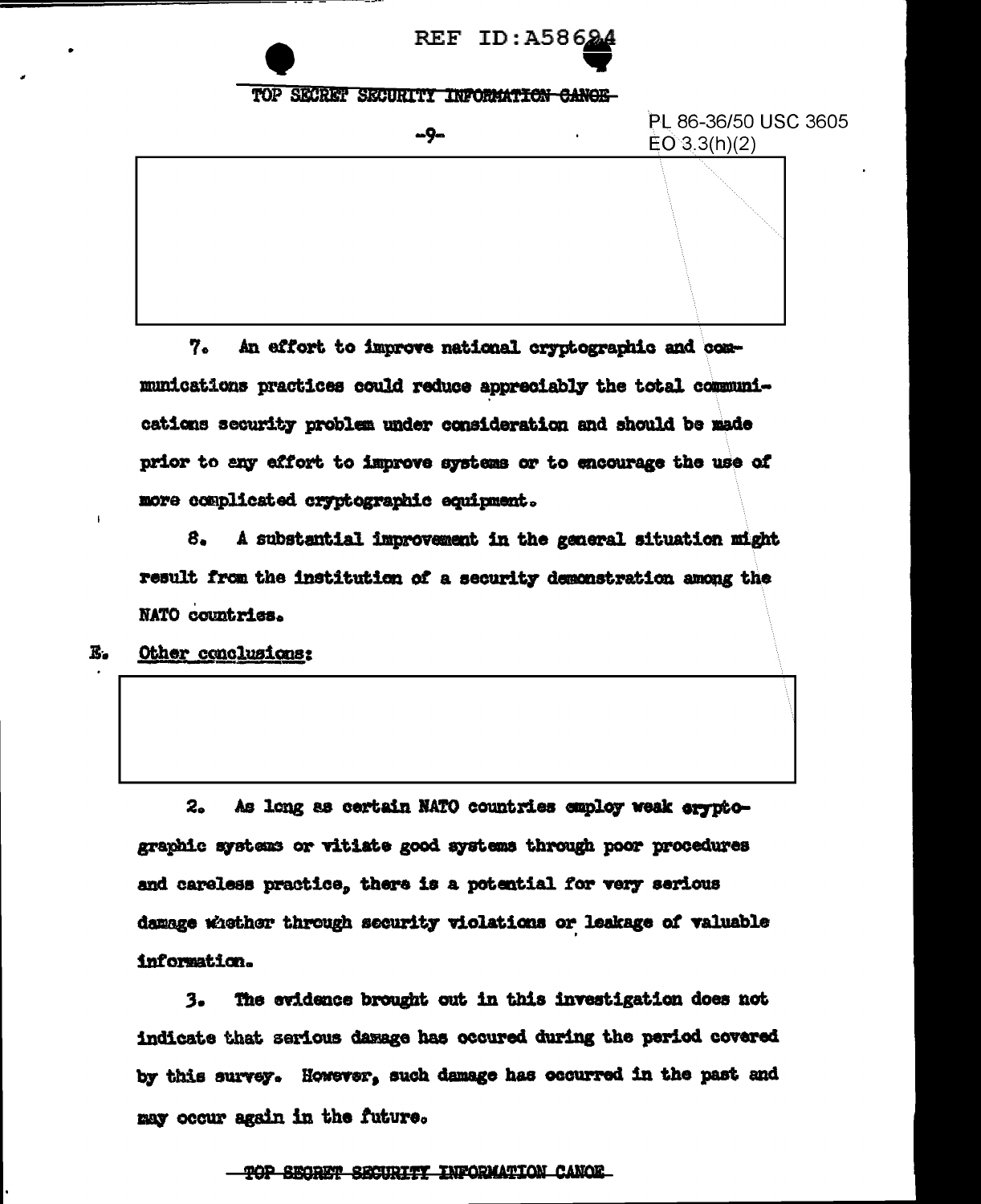REF ID: A58624 SECRET SECURITY INFORMATION GANOE

 $-10-$ 

 $EO 3.3(h)(2)$ PL 86-36/50 USC 3605

A continuing effort to analyze the communications 4. and communications practices of NATO nations is necessary and should be undertaken jointly with the British.

# **RECOMMENDATIONS:**

The US-UK authorities in NATO should be fully informed  $\mathbf{1}_{\bullet}$ of the security violations with respect to NATO matters for the purpose of developing a program of strict observance of the NATO communications security regulations.

2. An effort should be undertaken jointly with the British to improve the national cryptographic and communications practices of the NATO countries by a demonstration of proper techniques, ex-

planation of sources of weakness and other means

 $3.$ Machinery should be established jointly with the British for the continuing examination of the traffic of NATO countries and for the analysis of their communications practices in order to supplement this survey, to judge the effect of the efforts to improve their security and to provide a basis for future action.

TOP SEORET SEGURITI INFORMATION CANOE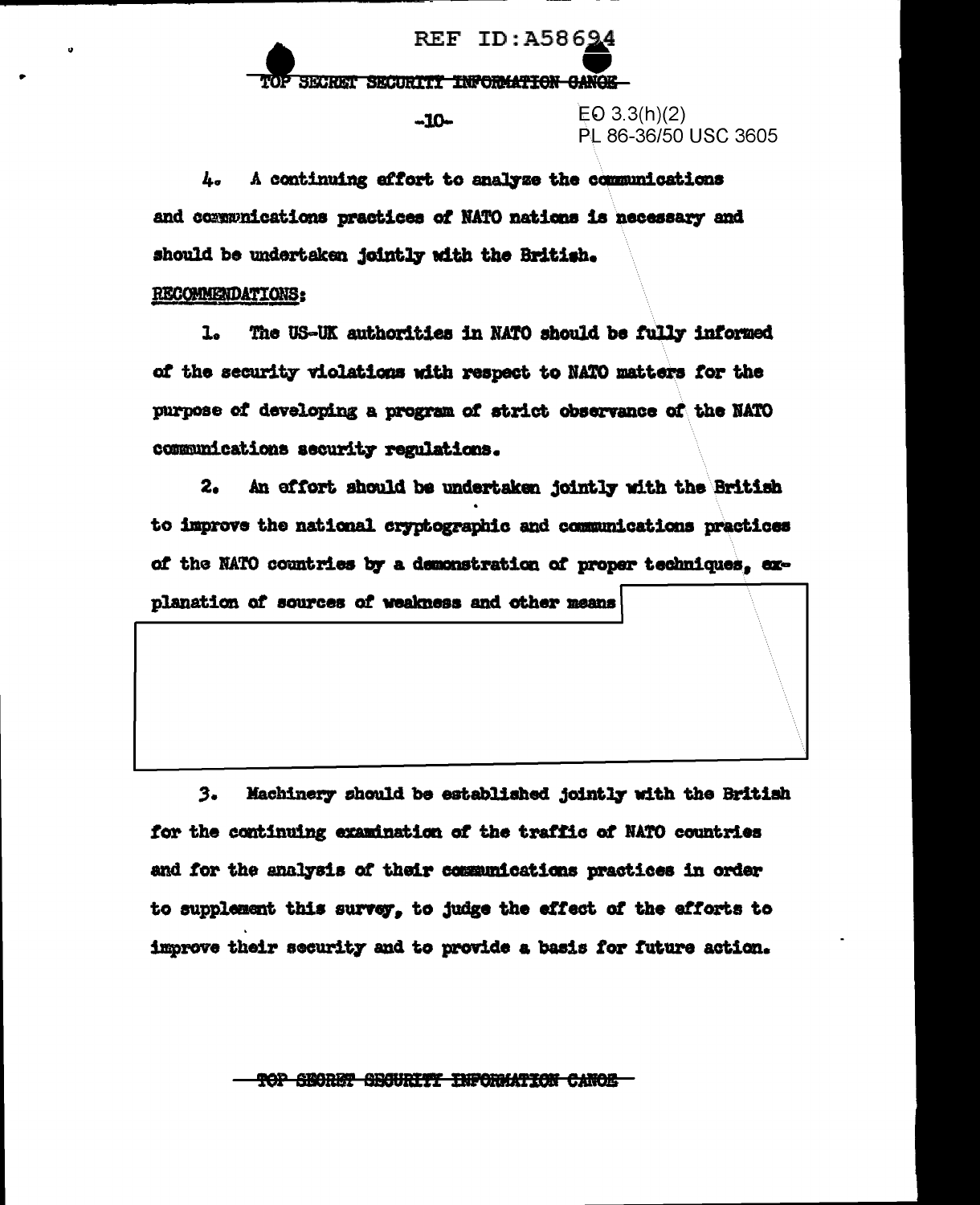

PL 86-36/50 USC 3605  $EO 3.3(h)(2)$ 

### TOR SECRET SECURITY INFORMATION CANOE

of this report] were checked by the Committee under the terms of reference mentioned in Paragraph 1 above.

(c) The military representatives on the Committee submitted a further list to Special Projects Staff, Department of State for examination as the damaging nature, if any,

On the basis of investigating the four categories noted  $3.$ in the paragraph immediately preceding, the Committee accepted the evaluations of the various specialist panels to the effect that there were messages containing information whose "leakage" to the USSR made them potentially damaging to US interests. The messages are listed in Exhibit 3 of this report.

> PL 86-36/50 USC 3605 EO  $3.3(h)(2)$

-2-

TAB C

<del>TOP SECRET SECURITY INFORMATION CANOE</del>